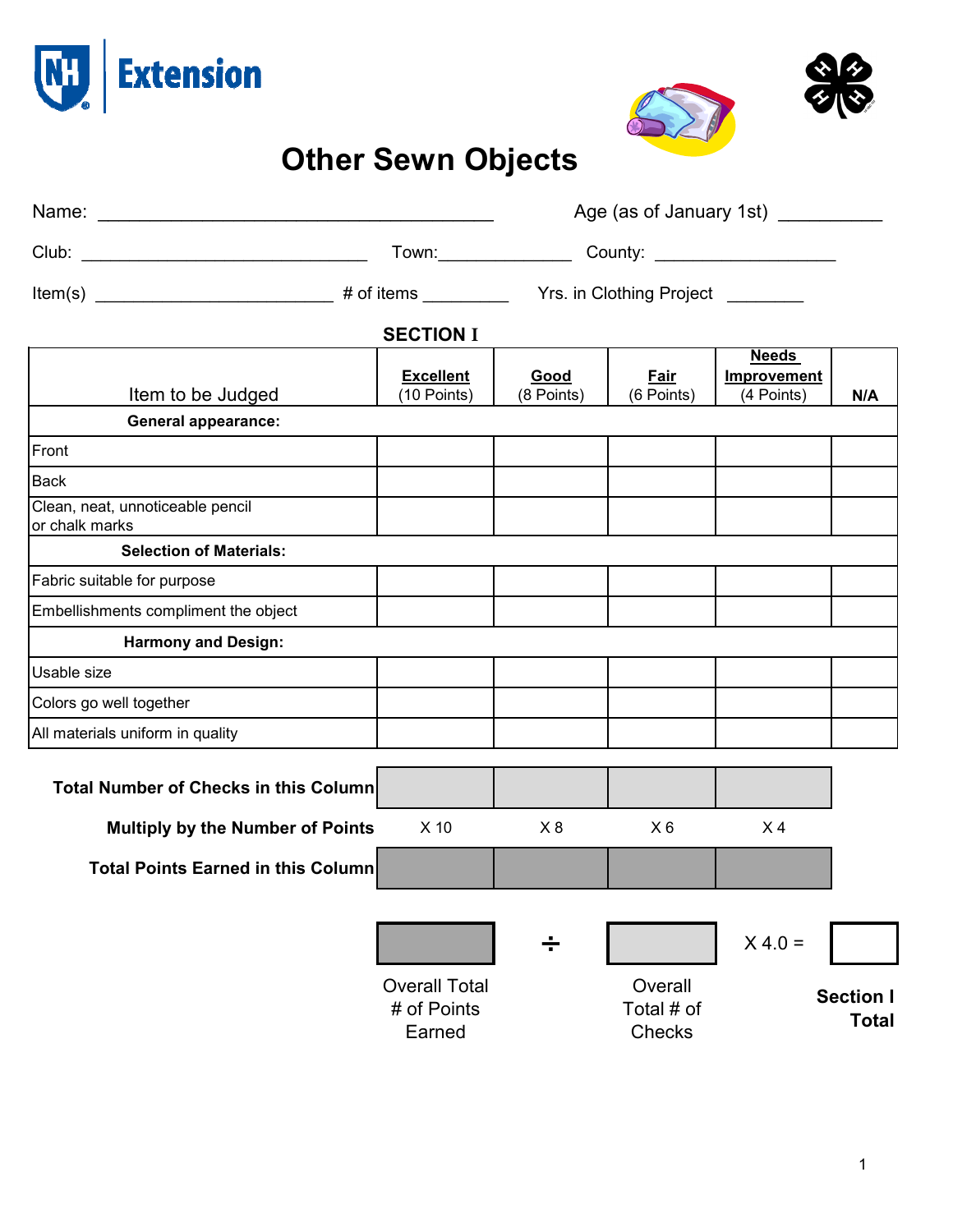



## **Other Sewn Objects**

Name: \_\_\_\_\_\_\_\_\_\_\_\_\_\_\_\_\_\_\_\_\_\_\_\_\_\_\_\_\_\_\_\_\_\_\_\_\_\_\_

 $\omega$ 

| <b>SECTION II</b>                            |                                               |                    |                                        |                                           |                                   |  |  |  |  |
|----------------------------------------------|-----------------------------------------------|--------------------|----------------------------------------|-------------------------------------------|-----------------------------------|--|--|--|--|
| <b>Construction Technique</b>                | <b>Excellent</b><br>(10 Points)               | Good<br>(8 Points) | Fair<br>(6 Points)                     | <b>Needs</b><br>Improvement<br>(4 Points) | N/A                               |  |  |  |  |
| Item is uniform on each side                 |                                               |                    |                                        |                                           |                                   |  |  |  |  |
| Item is uniformly full of batting or filler  |                                               |                    |                                        |                                           |                                   |  |  |  |  |
| Edges straight and even                      |                                               |                    |                                        |                                           |                                   |  |  |  |  |
| Width of strips are even and neat (if tied)  |                                               |                    |                                        |                                           |                                   |  |  |  |  |
| Seams are secure and straight                |                                               |                    |                                        |                                           |                                   |  |  |  |  |
| All corners meet precisely                   |                                               |                    |                                        |                                           |                                   |  |  |  |  |
| Embellishments are securely attached         |                                               |                    |                                        |                                           |                                   |  |  |  |  |
| <b>Total Number of Checks in this Column</b> |                                               |                    |                                        |                                           |                                   |  |  |  |  |
| <b>Multiply by the Number of Points</b>      | $X$ 10                                        | X8                 | $X_6$                                  | X <sub>4</sub>                            |                                   |  |  |  |  |
| <b>Total Points Earned in this Column</b>    |                                               |                    |                                        |                                           |                                   |  |  |  |  |
|                                              |                                               | ÷                  |                                        | $X 4.0 =$                                 |                                   |  |  |  |  |
|                                              | <b>Overall Total</b><br># of Points<br>Earned |                    | Overall<br>Total # of<br><b>Checks</b> |                                           | <b>Section II</b><br><b>Total</b> |  |  |  |  |